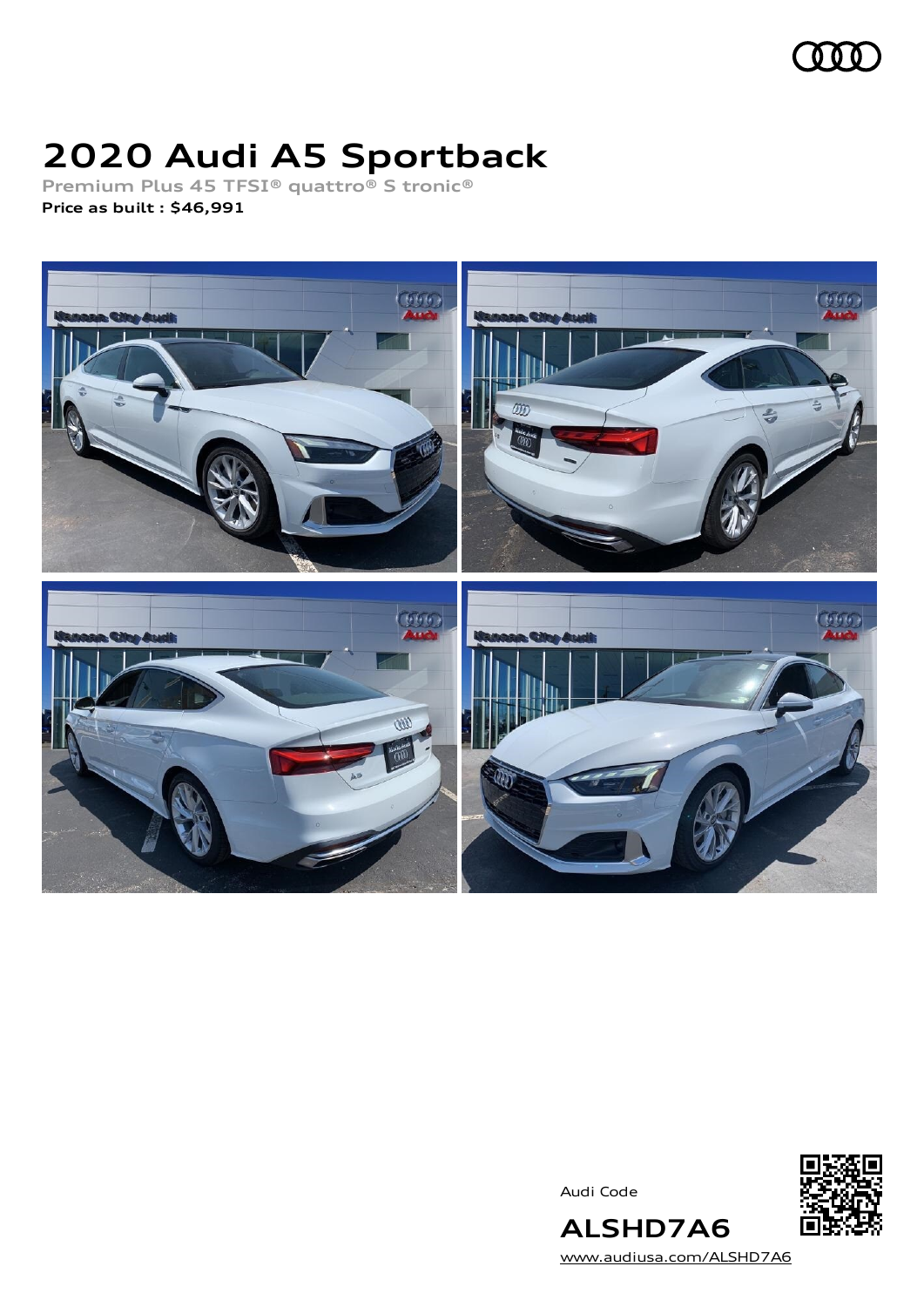# **Summary**

**Audi 2020 Audi A5 Sportback** Premium Plus 45 TFSI® quattro® S tronic®

**Price as buil[t](#page-8-0)** \$46,991

## **Exterior colour**

Glacier White metallic

## **Interior colour**

## **Technical Specifications**

| Engine type                  | 2.0-liter four-cylinder                       |
|------------------------------|-----------------------------------------------|
| stroke                       | Displacement/Bore and 1,984/82.5 x 92.8 cc/mm |
| Torque                       | 273 lb-ft@rpm                                 |
| Top track speed              | 130 mph mph                                   |
| Acceleration (0 - 60<br>mph) | 5.7 seconds seconds                           |
| Recommended fuel             | Premium                                       |



## **Further Information**

| No           |
|--------------|
| 12,437 miles |
| Used car     |
|              |

**Audi Code** ALSHD7A6

**Your configuration on www.audiusa.com** [www.audiusa.com/ALSHD7A6](https://www.audiusa.com/ALSHD7A6)

**Commission number** 34119e3a0a0e09b13a10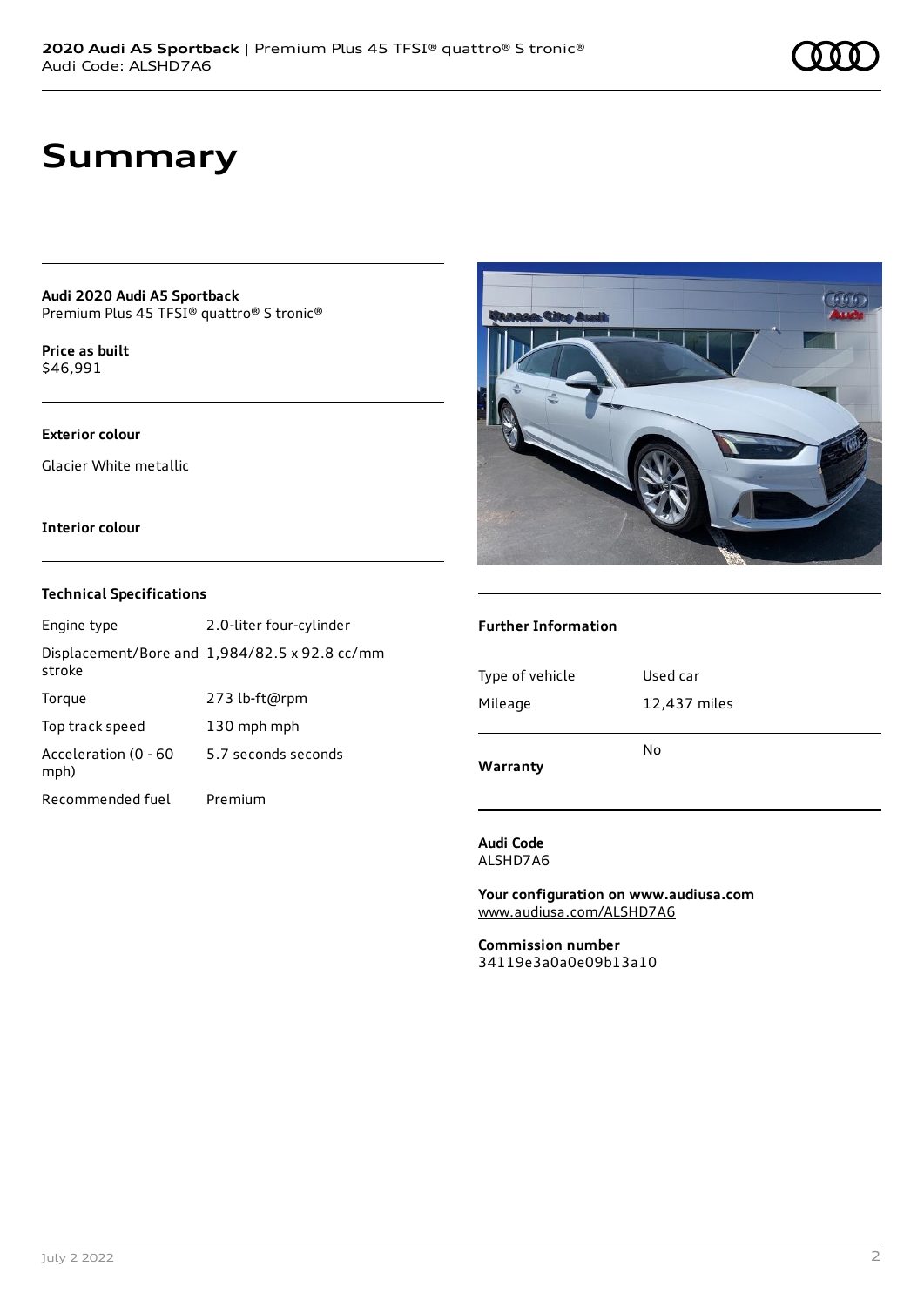

# **Standard features**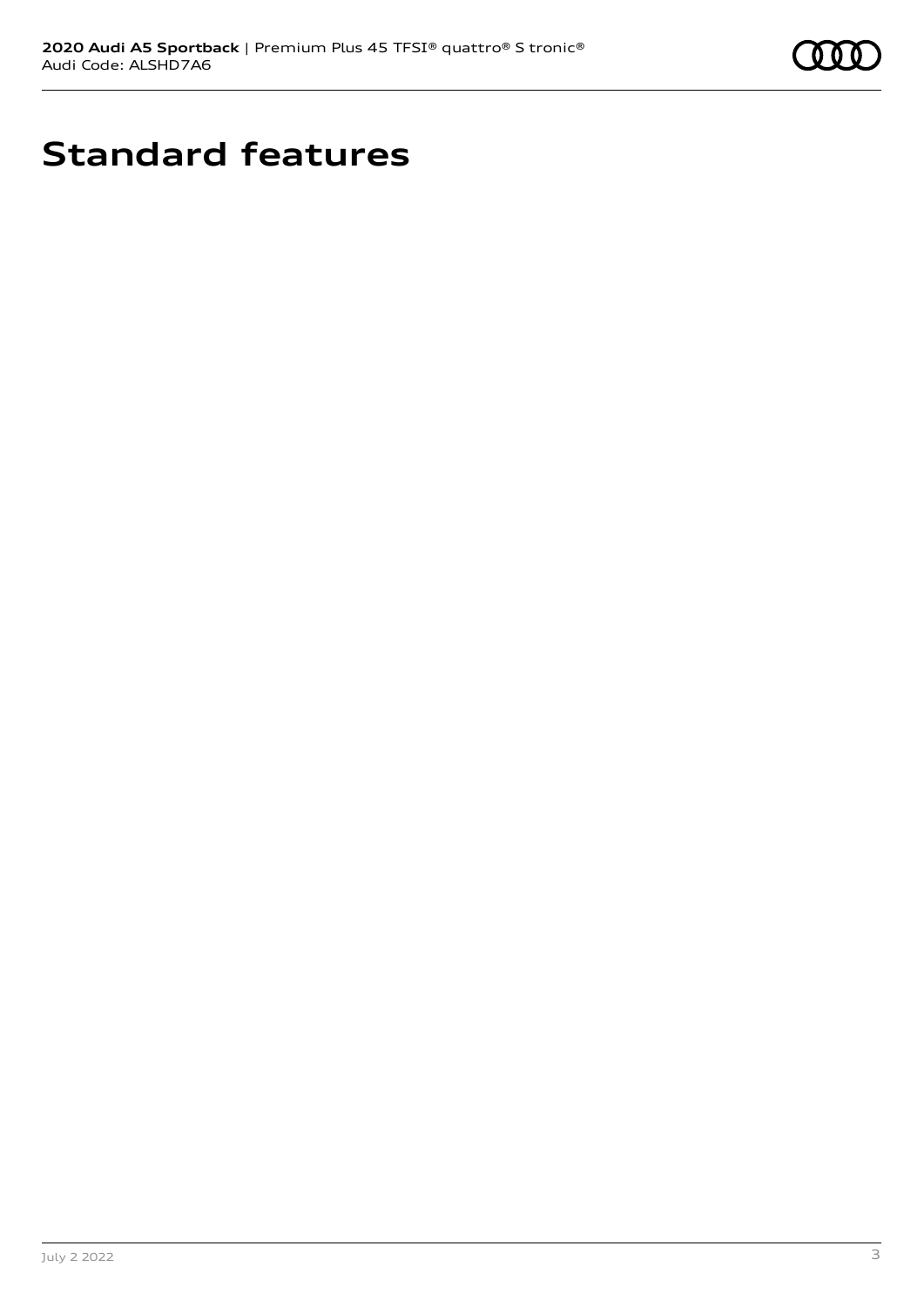# **Dealer remarks**

ABS brakes, Alloy wheels, Compass, Electronic Stability Control, Front Bucket Seats, Front Center Armrest, Front dual zone A/C, Heated door mirrors, Heated Front Bucket Seats, Heated front seats, Illuminated entry, Power Liftgate, Power moonroof, Power passenger seat, Remote keyless entry, Split folding rear seat, Traction control. CARFAX One-Owner. Clean CARFAX. Certified. Glacier White Metallic 2020 Audi A5 2.0T Premium Plus quattro quattro 7-Speed Automatic S tronic 2.0L 4-Cylinder TFSI

Odometer is 9900 miles below market average! 24/32 City/Highway MPG

Audi Certified pre-owned Details:

- \* 300+ Point Inspection
- \* Roadside Assistance
- \* Vehicle History

\* Limited Warranty: 12 Month/Unlimited Mile beginning after new car warranty expires or from certified purchase date

\* Includes 24/7 Roadside Assistance emergency towing, collision, jump start, flat tire change, emergency fuel service, lock-out service, extrication service, Audi assist, CARFAX Vehicle History Report and SiriusXM satellite radio complimentary 90 day subscription. If Audi New Vehicle Limited Warranty (NVLW) coverage remains at time of CPO purchase, CPO Limited Warranty Coverage commences upon expiration of NVLW and continues until 5 years from vehicle's original in-service date with no mileage limitation. If NVLW coverage has expired at time of CPO purchase, CPO Limited Warranty coverage commences at time of purchase and continues for 12 months with no mileage limitation. Limited warranty is transferable between private parties.

- \* Transferable Warranty
- \* Warranty Deductible: \$0

MOLLE, the name you have known and trusted since 1969 is family owned and operated. We are committed to providing world-class quality service in a friendly, relaxed atmosphere. Come and discover a better way to buy your next vehicle. Contact one of our Brand Specialist at (844) 327-4710 for MORE VEHICLE DETAILS. Experience the Molle Difference - A more comfortable place to buy a car.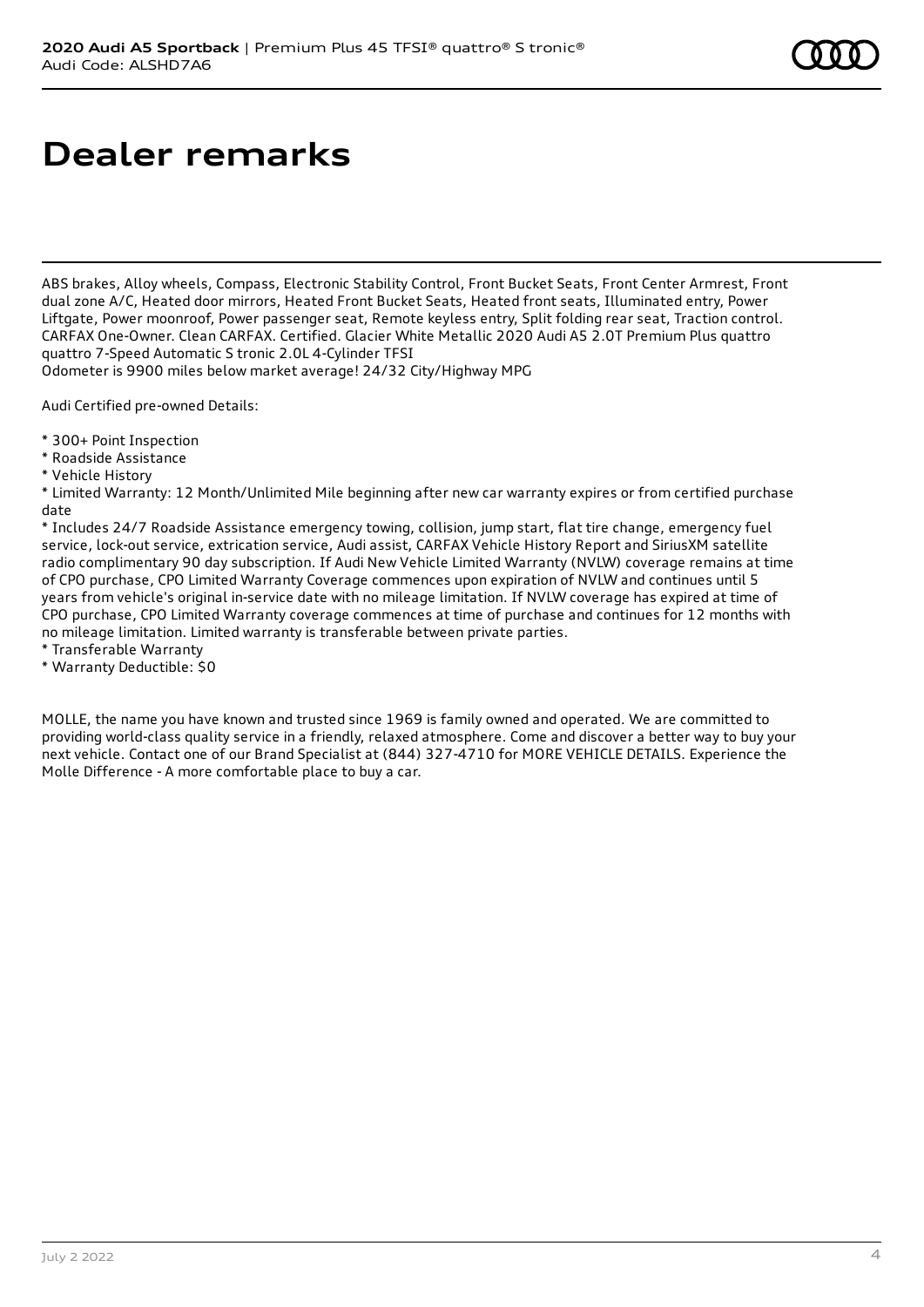# **Technical Specifications**

## **Engineering | Performance**

| Engine type                                | 2.0-liter four-cylinder                                                 | Steering type                              | Electromechanical power steering                                     |
|--------------------------------------------|-------------------------------------------------------------------------|--------------------------------------------|----------------------------------------------------------------------|
| Power Level                                | 45                                                                      |                                            | system                                                               |
| Displacement                               | 2.0 l                                                                   | Turning diameter, curb- 36.1 ft<br>to-curb |                                                                      |
| Max. output ps/hp                          | 248 @ rpm                                                               | Steering ratio                             | 15.3:1                                                               |
| Torque                                     | 273 lb-ft@rpm                                                           |                                            |                                                                      |
| Valvetrain                                 | 16-valve DOHC with Audi valvelift<br>system                             | Suspension                                 |                                                                      |
| Acceleration (0 - 60<br>mph)               | 5.7 seconds seconds                                                     | Front axle                                 | Five-link front suspension                                           |
|                                            | Cast-iron                                                               | Rear axle                                  | Five-link rear suspension                                            |
| Engine block                               |                                                                         | Optional                                   | Sport suspension                                                     |
| Induction/fuel injection Turbocharged/FSI® |                                                                         |                                            |                                                                      |
| Cylinder head                              | Aluminum-alloy                                                          | <b>Brake system</b>                        |                                                                      |
| stroke                                     | Displacement/Bore and 1,984/82.5 x 92.8 cc/mm                           |                                            |                                                                      |
|                                            |                                                                         | Front brakes                               | 13.3 (ventilated disc) in                                            |
| Top track speed                            | 130 mph mph                                                             | Rear brakes                                | 13.0 (ventilated disc) in                                            |
|                                            |                                                                         | Parking brake                              | Electromechanical                                                    |
| <b>Electrical system</b>                   |                                                                         |                                            |                                                                      |
| Alternator                                 | 14 Volts - 110-150A                                                     | <b>Body</b>                                |                                                                      |
| <b>Battery</b>                             | 12 Volts - 420A/75Ah                                                    | Material                                   | Multi-material body construction<br>(steel and aluminum composition) |
| <b>Driveline</b>                           |                                                                         | Corrosion protection                       | Multistep anti-corrosion protection                                  |
| Drivetrain type                            | quattro <sup>®</sup> all-wheel drive                                    |                                            |                                                                      |
| Transmission                               | Seven-speed S tronic <sup>®</sup> dual-clutch<br>automatic transmission | <b>Warranty   Maintenance</b>              | $1 - 0$ $0 - 0$ $1 - 1$                                              |

Warranty 4-year/50,000-mile Audi New

Vehicle Limited Warranty

**Steering**

## **(1/2)**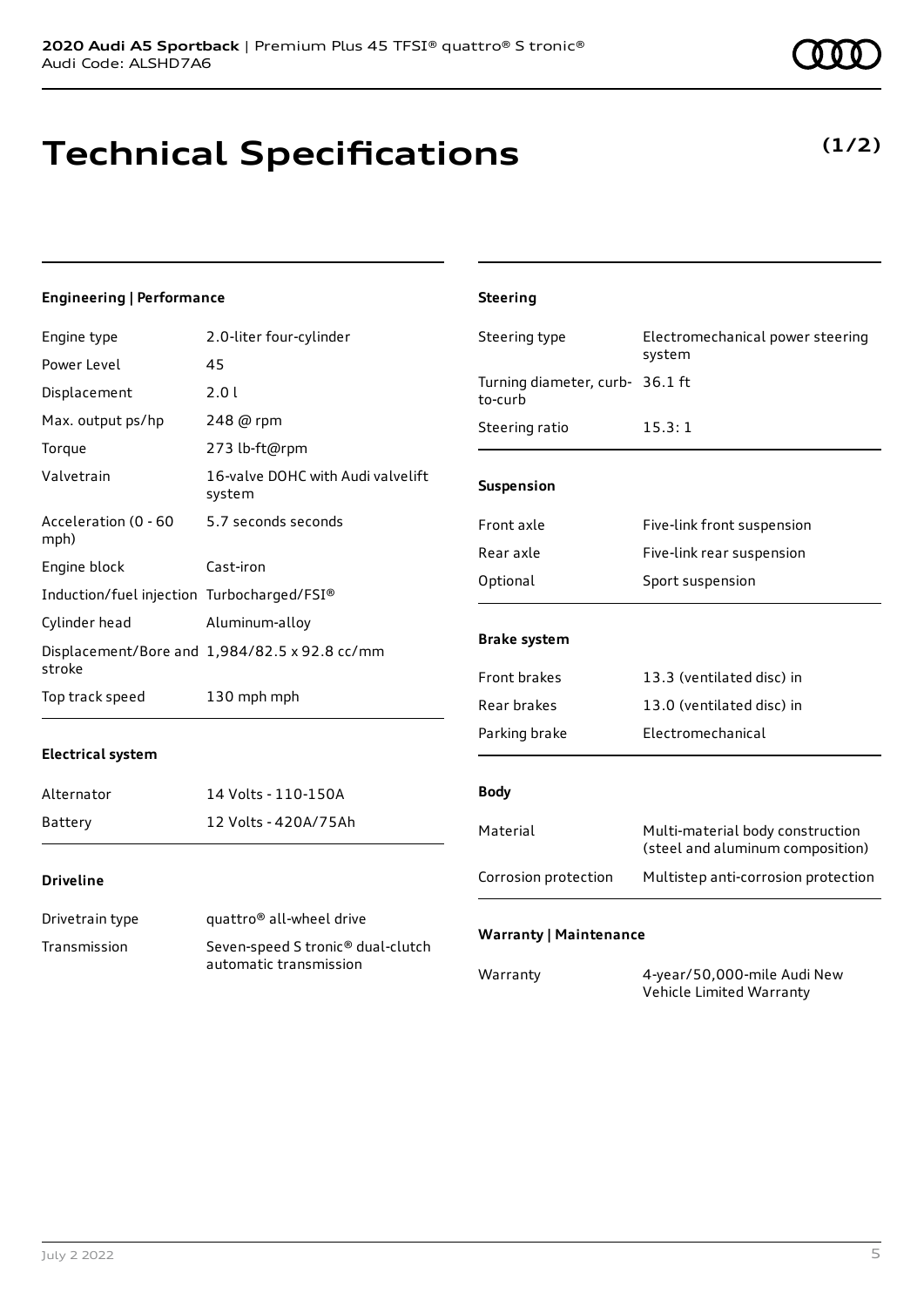# **Technical Specifications**

## **Exterior Measurements**

| Height                           | 54.6 in    |
|----------------------------------|------------|
| Overall width without<br>mirrors | 72.5 in    |
| Length                           | 187.3 in   |
| Wheelbase                        | $111.2$ in |
| Drag coefficient                 | $0.29$ Cw  |
| Overall width with<br>mirrors    | 79.8 in    |
| Track rear                       | 61.7 in    |
| <b>Track front</b>               | 62.5 in    |
| Curb weight                      | 3725 lb    |

#### **Interior measurements**

| Seating capacity                          | 5                      |
|-------------------------------------------|------------------------|
| Shoulder room, rear                       | 54.5 in                |
| Head room with front<br>sunroof           | 37.7 in                |
| Leg room, rear                            | $35.1$ in              |
| Shoulder room, front                      | 55.7 in                |
| Head room with rear<br>sunroof            | 37.0 in                |
| Leg room, front                           | $41.3$ in              |
| Cargo volume, rear<br>seatbacks up/folded | 21.8/35.0 cu ft, cu ft |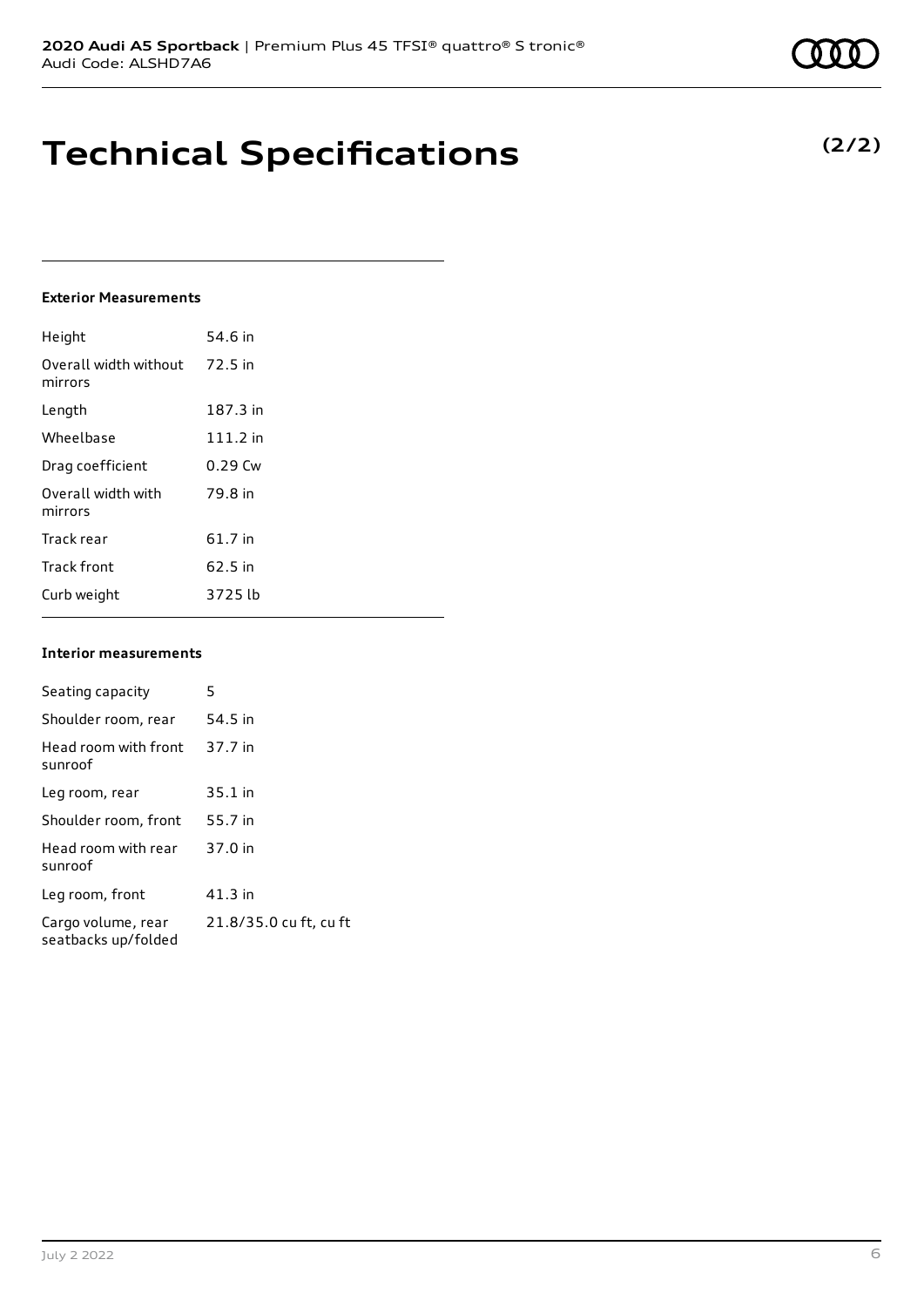# **Consumption- and emission**

**Consumption by NEDC**

combined 27 mpg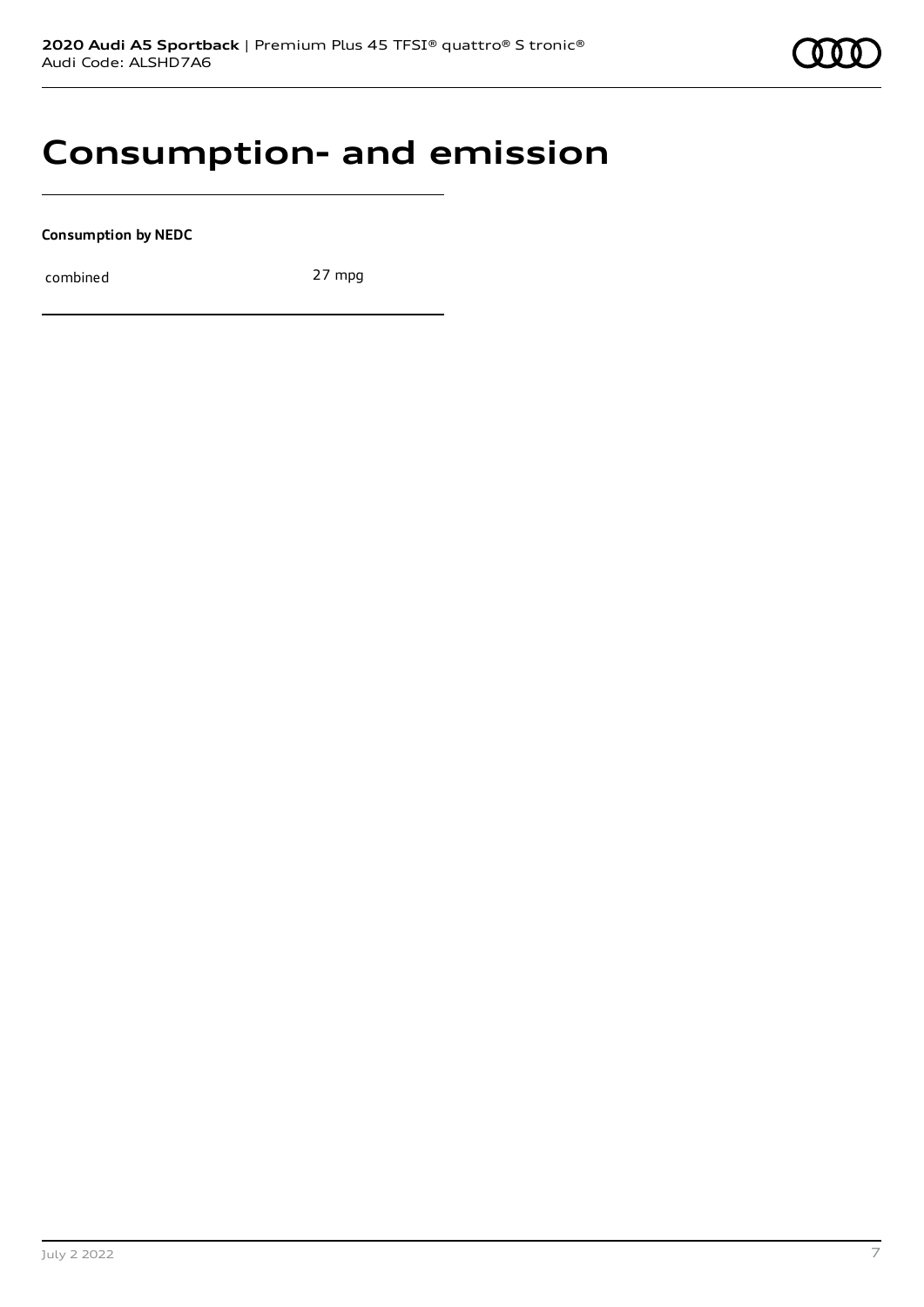# **Contact**

Dealer **Kansas City Audi**

10330 Madison Ave 64114 Kansas City MO

Phone: +18169419500 FAX: 8169410298

www: [https://www.kansascityaudi.com](https://www.kansascityaudi.com/)